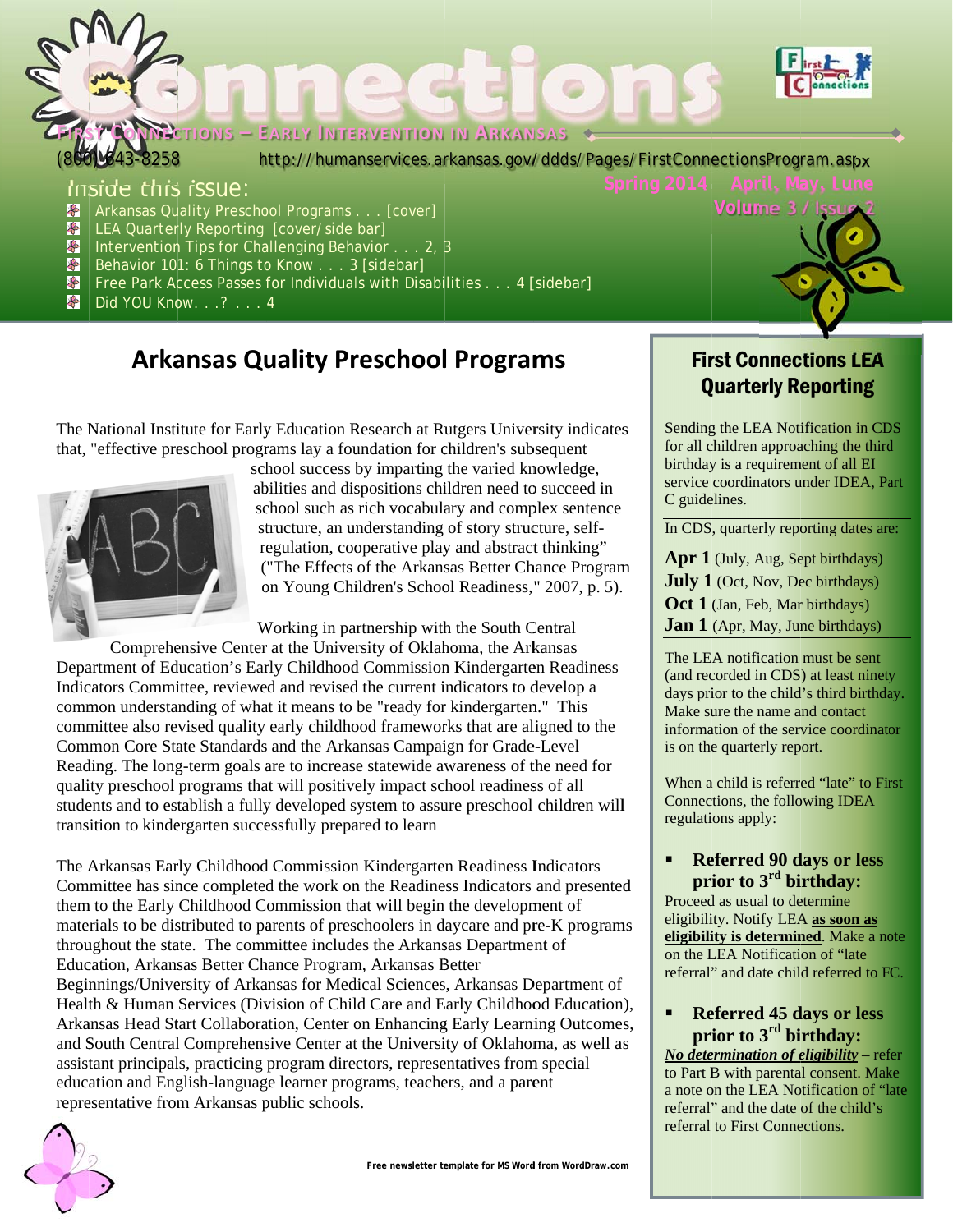

# **Intervention Tips for Challenging Behavior**

Evidence-Based Practice: 횰 Young Children with Challenging Behavior www.challengingbehavior.org

Excerpted from: "Preventing Challenging *Be ehavior in Young g Children: Effe fective*  Practices," Peter J. Alter & Maureen A. Conroy

**Benjamin Franklin sug ggested that "an ounce o f prevention**  is worth a pound of cure," and that old saying holds true when dealing with challenging behavior in young children.

The best way to address challenging behaviors in young children is to take steps to make sure that they don't occur. While there is not a universal magic potion for preventing challenging behaviors, there are several broad-based early intervention strategies that researchers suggest to prevent challenging behaviors. These strategies include: *(a) arranging the environment, (b) scheduling,* and *(c) imple ementing rules s, rituals, and r routines.*

#### **Arranging the Environment**

Whether at home or in a classroom, effective environments are well-organized and engaging with developmentally appropriate practices, activities, and materials. If children are engaged with interesting activities and materials that are appropriate for their developmental levels, they will be less likely to engage in challenging behaviors. Consider the following points when designing a well-organized environment.

₩ arrange the room to ensure visual monitoring of children

- $\clubsuit$ arrange activity centers to limit number of children in an area attend to details, such as the lighting, temperature, and noise levels, to reduce the probability of children engaging in problem behaviors due to a sensitivity to these environmental factors
- ₩ organize location of materials on shelves to increase accessibility, appropriateness, and availability of toys and materials to facilitate children's independence, thus, decreasing the likelihood of challenging behaviors

When adults attend to children's appropriate behaviors and provide assistance as they need help, children are less likely to engage in challenging behaviors. Creating an effective environment also includes developing interpersonal climate. Developing positive interpersonal climate begins with implementing engaging activities that are developmentally and individually appropriate for each child. Adults who "catch them being good," and acknowledge children for it are using positive attention/positive feedback with children who are appropriately behaving. Active supervision to redirect potential problem behavior before it escalates into challenging behavior is another positive strategy. tt)<br>g

#### **Sche duling**

Children like predictability! Schedules communicate to a child what to expect, and a predictable daily schedule helps prevent the occurrence of challenging behavior. Therefore, effective environments have fairly consistent daily schedules. When creating a daily schedule, consider the following points:

- € picture schedules provide concrete, visual cues of scheduled activities and routines. In fact, children who are just beginning to learn language may actually need to have real objects pictured in their schedules
- € rotate large and small group activities, varying active and quiet activities
- € structure transition time into activities
- $\frac{1}{4}$ place the most difficult activity at a time when children are most alert and attentive
- € include a schedule within an activity if the activity has several components so children will learn and know what will come first, next, and so forth by providing a sequence of visual cues (e.g., photographs, line drawings) that represent the different parts of the a activity
- embed choices in the schedule so children have an opportunity to decide between one activity and another (blocks center or dress up center) also will increase the rate of child engagement and decrease the likelihood of challenging behaviors

#### **Rules s, Rituals, and d Routines**

Providing rules, rituals, and routines helps provide structure for everyone, including the adults and the use of these components in a well-organized environment decreases the likelihood of challenging behaviors.

*Sp pring 2014 /*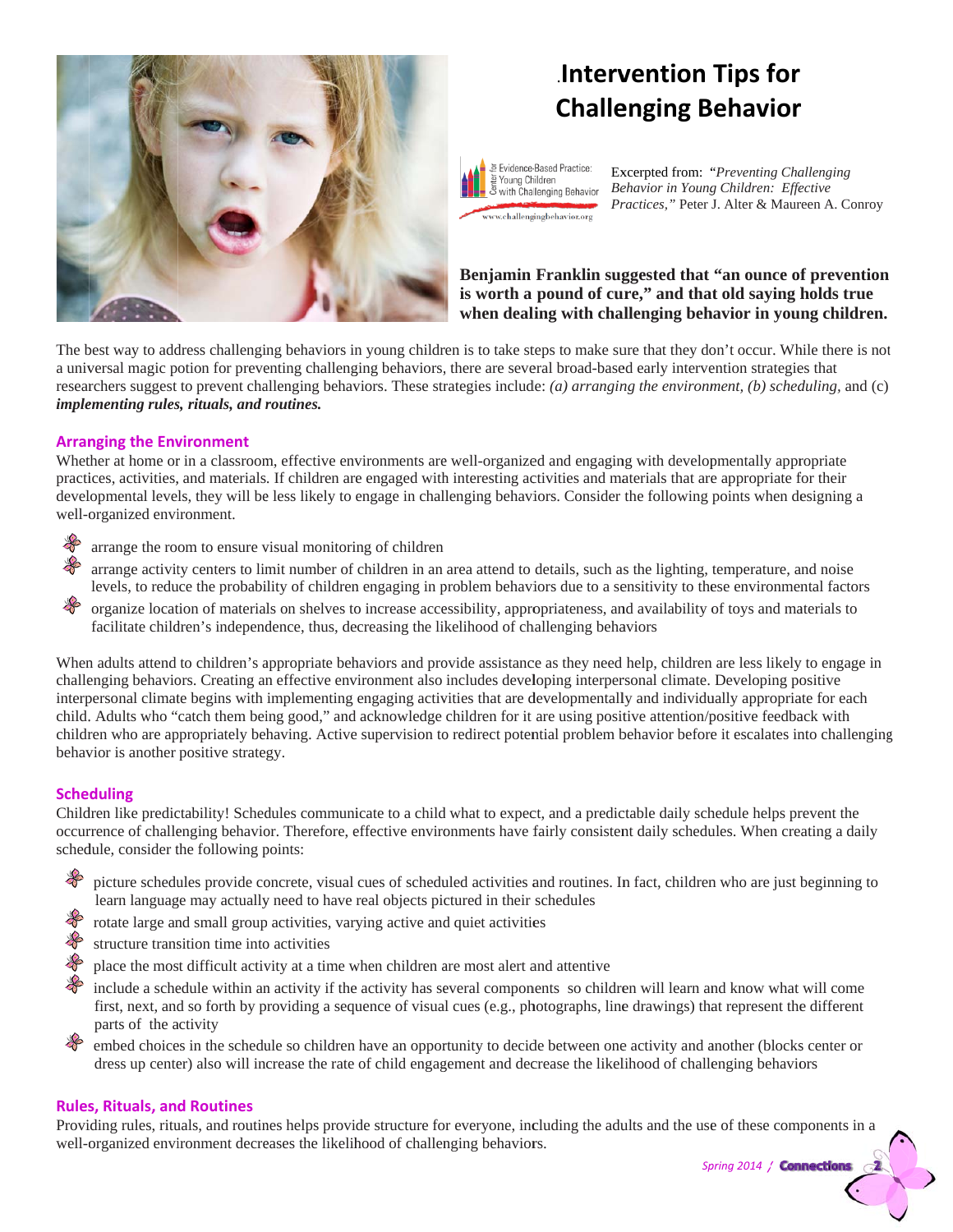Rituals and routines are best for young children because they give verbal and non-verbal cues and prompts to help children learn appropriate behaviors. For example, a bell at the end of play time provides children with a cue about a schedule change and allows the child to initiate the change without verbal prompting from an adult. Get creative! A ritual may be a song, a rhyme, a game, movement or any other activity that is used in a predictable and repeated pattern over time to communicate values, foster community, or remind children of behavioral expectations.

Rituals can be used to ease transitions, reducing the occurrence of challenging behavior that can happen when children transition from one activity to another. An example of a ritual that may help ease transitions and serve as a rule reminder when children are going to a place or beginning an activity in which they need to be quiet, is to say, "Zip it, lock it, and put it in your pocket." The actions that accompany each step is for the children to zip an imaginary zipper over their lips  $(zip\ it)$ ; act as though they are turning a key at the end of the zipper  $(lock it)$ , and put the im maginary key in n their pocket ( *put it in your p pocket*).

Rules are more appropriate for preschool aged children and provide preschoolers with the structure to teach them which behaviors are appropriate and which behaviors are not appropriate. When implementing rules, rituals, and routines, consider the following points:

- adults will typically need to teach the ritual, routine, or rule to the children using small steps paired with positive, specific feedback and repeated over time until children understand and are able to engage in the appropriate behavior
- activities taught over time and embedded as part of typical activities in the daily schedule serve as reminders to children about appropriate behaviors in different contexts
- rituals and routines provide consistency and can communicate values such as friendship, caring, or responsibility. For instance, a teacher may teach a set of songs about these values that children sing at the end of circle time. A parent may have a song or a saying to always review the expectations when going from the car to the store

Preventing challenging behaviors before they occur is part of effective early childhood intervention (whether parenting at home or managing a well-designed classroom). Putting thought and time to create an effective environment minimizes chances that challenging behaviors will erupt. Even better, a well-designed environment that is engaging and developmentally appropriate with schedules, rules, rituals, and routines teaches children how to act appropriately. When children understand what is expected and have opportunities and support to engage in appropriate behaviors, they are more likely to choose this behavior, reducing the likelihood of using challenging behaviors. Remember, "an ounce of prevention is worth a pound of cure."

- **6** free online modules for behavior intervention <u>http://pbs.fsu.edu/return.html</u>
- П Learn ABC analysis to determine functions of behaviors http://iris.peabody.vanderbilt.edu/wpcontent/uploads/2013/01/iin005-Conduct-an-ABC-Analysis.pdf
- . **Problem Be ehavior Fact Sheet** http://www.challengingbehavior.org/do/resources/documents/facts about sheet.pdf

*/ Sp pring 2014*

## **BEHAVIOR 101:**

#### **ou Should Kn now About B Behavior:**

- **IT'S NOT T ABOUT YOU U:** Children do on't misbehave to test or to annoy you, they act out their feelings and frustrations when they are unable to communicate what is really wrong and you just happen to be there. When adults don't take bad behavior personally, they are able to remain calm and stay in control when a child isn't able to.
- **ALL BEHAVIOR IS COMMUNICATION:** An infant cries when hungry or wet. An adult yawns when bored or tired. Humans communicate something through their behavior during every moment of every day. Inappropriate behavior is a sign that something is not right.
- **ALL BEHAVIOR IS MOTIVATED (THERE IS A REASON FOR IT):** Chi ldren may not know the words to describe how they are feeling. Children may act out their feelings, engaging in challenging behavior to get attention, stop an activity they don't like, or gain sensory pleasure — but there is always a reason behind an inappropriate behavior.
- A ritual<br>
ity that is<br>
incide<br>
pectations.<br>
to test or<br>
e of<br>
from one<br>
transitions<br>
e or<br>
"Zip it,<br>
y each step<br>
"Zip it,<br>
y each step<br>
"Zip it,<br>
y each step<br>
or<br>
"Zip it,<br>
y each step<br>
or<br>
"Zip it,<br>
or a stay in the stay **THERE C AN BE MANY Y REASONS B EHIND A** SPECIFIC BEHAVIOR: -- being hungry, scared, tired, bored, sad or angry. A child who tried to communicate his needs to adults but whose needs remain unmet will use problem behavior as a way of sending a very loud message or to create a situation that will end the internal stress the child is feeling. When children feel unsafe or out of control, they take action over the things they CAN control, like throwing toys or hitting a sibling.
	- **YOU CAN N LEARN TO I INTEPRET TH E MESSAGE:** Figuring out the meaning behind a child's behavior lets adults help the child learn more appropriate ways to get that need met. It's important for adults to be aware of the meaning in their own behaviors, too. Children learn a lot through the messages that adults send every day. [article: Teach Children About Respect: http://www.pbs.org/parents/ <u>inclusivecommunities/differences.html]</u>
	- **CHALLEN NGING BEHAV VIOR GENERA ALLY DOES NOT IMPROVE WITH PUNISHMENT:** Yelling at or punishing a child for inappropriate behavior may stop the behavior for the moment, but it sends the message that anger is an OK way to solve problems and *fails t to teach the ch hild how to ap ppropriately ge et***his needs met in the future** (so the behavior will continue). When children feel respected and have their needs met, there is no longer a reason to use challenging behavior to communicate. Teaching children positive ways to communicate their needs arms them with social skills that will help them throughout their life.